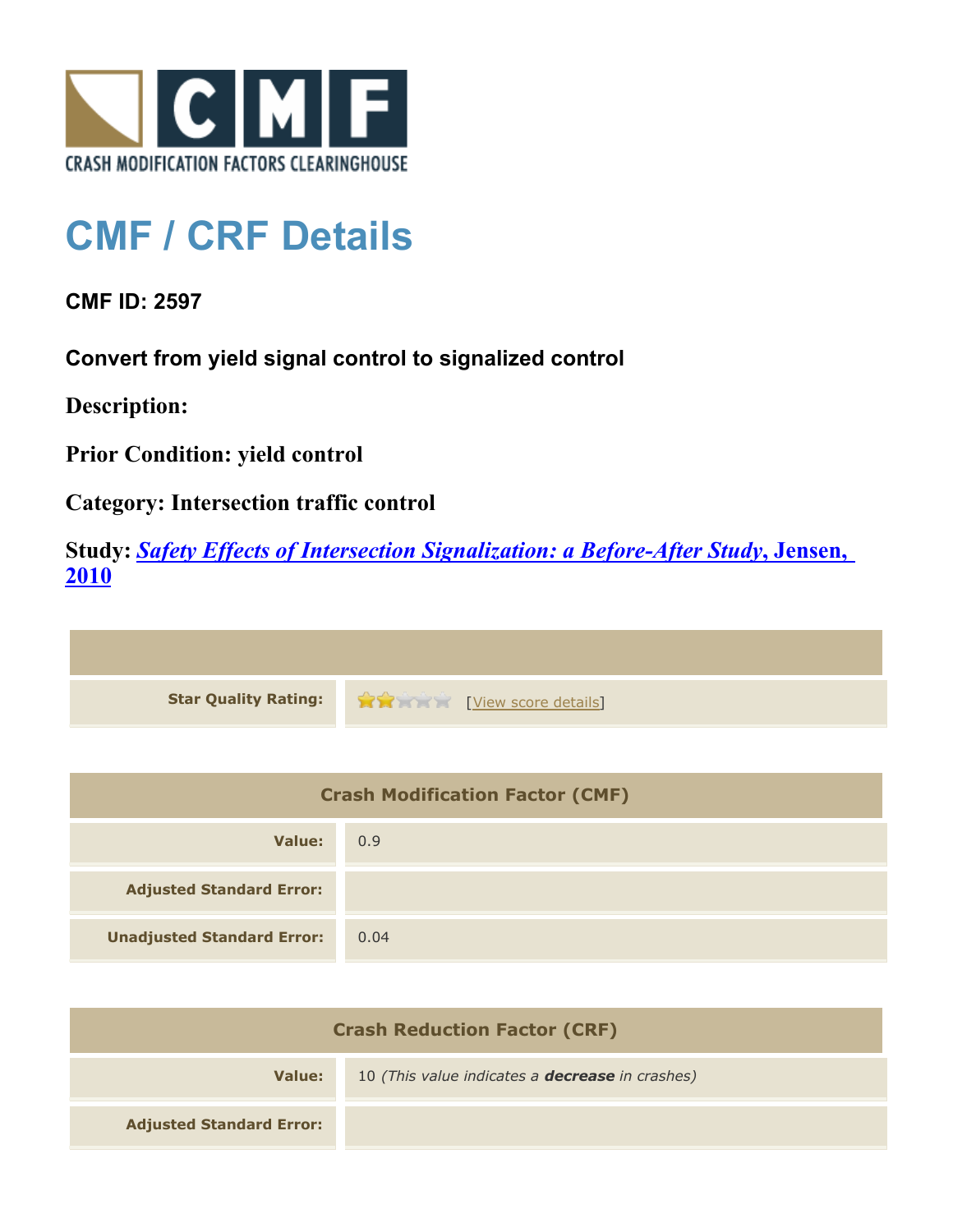| <b>Applicability</b>       |               |
|----------------------------|---------------|
| <b>Crash Type:</b>         | All           |
| <b>Crash Severity:</b>     | All           |
| <b>Roadway Types:</b>      | Not Specified |
| <b>Number of Lanes:</b>    |               |
| <b>Road Division Type:</b> |               |
| <b>Speed Limit:</b>        |               |
| <b>Area Type:</b>          | Urban         |
| <b>Traffic Volume:</b>     |               |
| <b>Time of Day:</b>        | All           |

## *If countermeasure is intersection-based*

| <b>Intersection Type:</b>         | Roadway/roadway (not interchange related) |
|-----------------------------------|-------------------------------------------|
| <b>Intersection Geometry:</b>     | 3-leg, 4-leg, More than 4 legs            |
| <b>Traffic Control:</b>           | Signalized                                |
| <b>Major Road Traffic Volume:</b> |                                           |
| <b>Minor Road Traffic Volume:</b> |                                           |

| <b>Development Details</b>      |              |
|---------------------------------|--------------|
| <b>Date Range of Data Used:</b> | 1976 to 2004 |
| <b>Municipality:</b>            | Copenhagen   |
| State:                          |              |